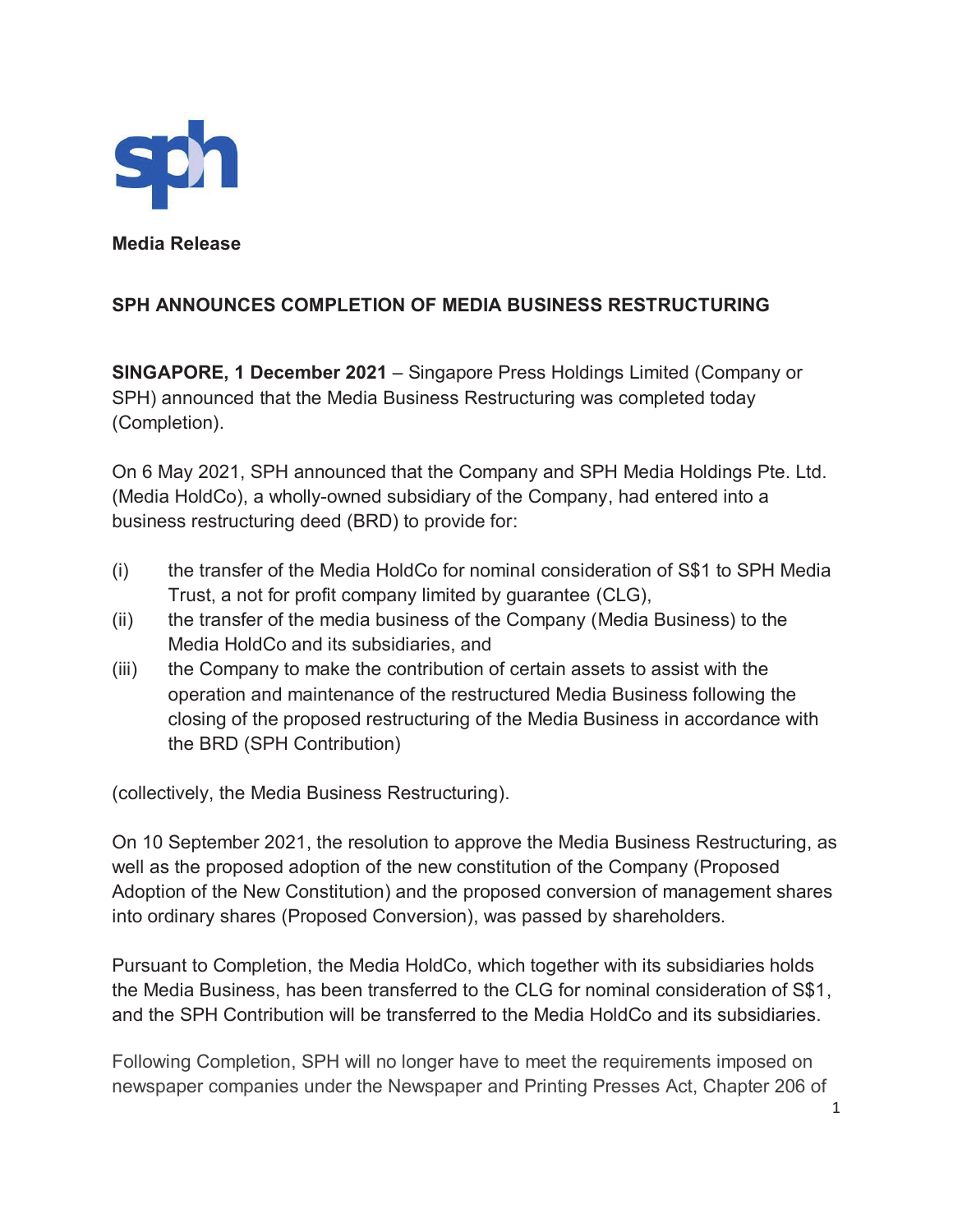Singapore. SPH has also effected the Proposed Adoption of the New Constitution, and the Proposed Conversion, on 1 December 2021.

Chairman of SPH, Dr. Lee Boon Yang said: "The completion of the SPH Media Restructuring marks a major turning point for SPH. All of SPH's media business has been transferred to SPH Media Trust. The Trust will provide a solid foundation for high quality journalism in Singapore. I would like to thank all stakeholders for supporting this restructuring. I am confident that SPH Media Trust will fulfil its mission of serving as a trusted source of domestic and international news and I wish them every success as they embark on this exciting, meaningful and rewarding new chapter."

# **Responsibility Statement**

The directors of SPH (including any who may have delegated detailed supervision of the preparation of this media release) have taken all reasonable care to ensure that the facts stated and all opinions expressed in this media release which relate to SPH (excluding information relating to Keppel Pegasus Pte. Ltd. (Keppel Offeror), Keppel Corporation Limited, Keppel REIT, SPH REIT, Cuscaden Peak Pte. Ltd. (Cuscaden Offeror) or any opinion expressed by the Keppel Offeror, Keppel Corporation Limited or the Cuscaden Offeror (save for SPH's unitholding interest in SPH REIT)) are fair and accurate and that, where appropriate, no material facts which relate to SPH have been omitted from this media release, and the directors of SPH jointly and severally accept responsibility accordingly.

Where any information has been extracted or reproduced from published or otherwise publicly available sources or obtained from the Keppel Offeror, Keppel Corporation Limited or the Cuscaden Offeror, the sole responsibility of the directors of SPH has been to ensure, through reasonable enquiries, that such information is accurately extracted from such sources or, as the case may be, reflected or reproduced in this media release. The directors of SPH do not accept any responsibility for any information relating to the Keppel Offeror, Keppel Corporation Limited, Keppel REIT, SPH REIT, the Cuscaden Offeror or any opinion expressed by the Keppel Offeror, Keppel Corporation Limited or the Cuscaden Offeror (save for SPH's unitholding interest in SPH REIT).